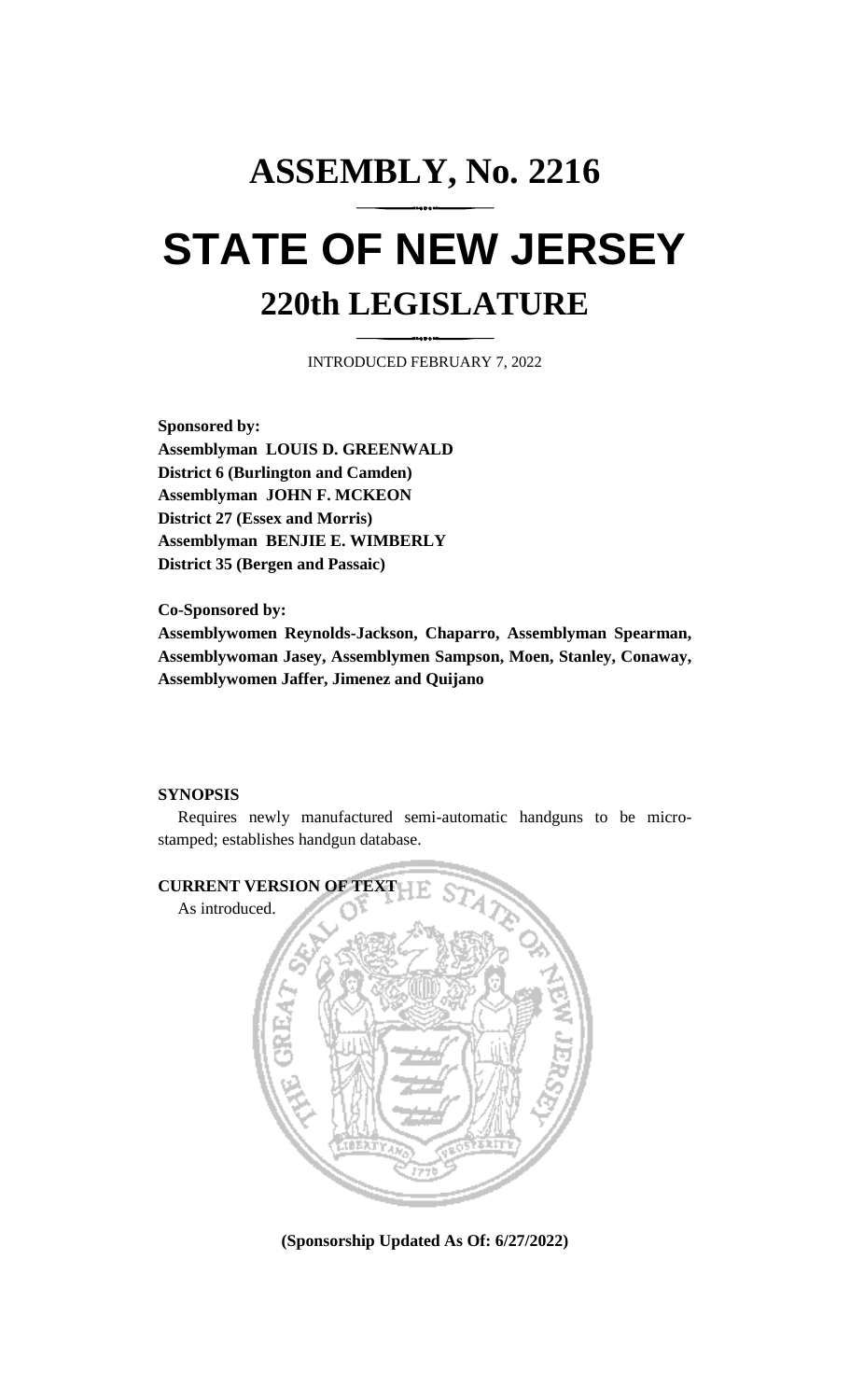## **A2216** GREENWALD, MCKEON

 **AN ACT** concerning certain handguns, supplementing Title 2C of the New Jersey Statutes, and amending N.J.S.2C:39-9 and N.J.S.2C:39-10.

 **BE IT ENACTED** *by the Senate and General Assembly of the State of New Jersey:*

 1. (New section) a. A person licensed or registered as a manufacturer, wholesale dealer of firearms, retail dealer of firearms, or an agent or employee of a manufacturer, wholesale, or retail dealer of firearms acting in the course of the person's employment shall not transport into this State, sell, expose for sale, possess with the intent of selling, assign or otherwise transfer any new semi-automatic handgun manufactured following the effective date of this act unless the semi-automatic handgun is designed and equipped with microstamping technology that imprints an alpha- numeric or geometric code on the cartridge case when the semi- automatic handgun is fired that identifies the make, model, and serial number of the handgun.

 b. A person licensed as a retail dealer of firearms shall notify the Superintendent of State Police of each sale of a semi-automatic handgun designed and equipped with microstamping technology that will imprint an alpha-numeric or geometric code in accordance with this section. The information provided by the retail dealer shall include, but not be limited to the: name and address of the purchaser or assignee; date and place of the sale; and make, model, manufacturer's number, the alpha-numeric or geometric code that the semi-automatic handgun imprints, and the caliber of the semi-automatic handgun.

 The superintendent shall establish and maintain a database of the information received pursuant to this subsection which shall be accessible by each law enforcement agency in this State.

2. N.J.S.2C:39-9 is amended to read as follows:

 2C:39-9. Manufacture, Transport, Disposition and Defacement of Weapons and Dangerous Instruments and Appliances.

 a. Machine guns. Any person who manufactures, causes to be manufactured, transports, ships, sells or disposes of any machine gun without being registered or licensed to do so as provided in chapter 58 of Title 2C of the New Jersey Statutes is guilty of a crime of the third degree.

 b. Sawed-off shotguns. Any person who manufactures, causes to be manufactured, transports, ships, sells or disposes of any sawed-off shotgun is guilty of a crime of the third degree.

**Matter underlined thus is new matter.**

**EXPLANATION – Matter enclosed in bold-faced brackets [thus] in the above bill is not enacted and is intended to be omitted in the law.**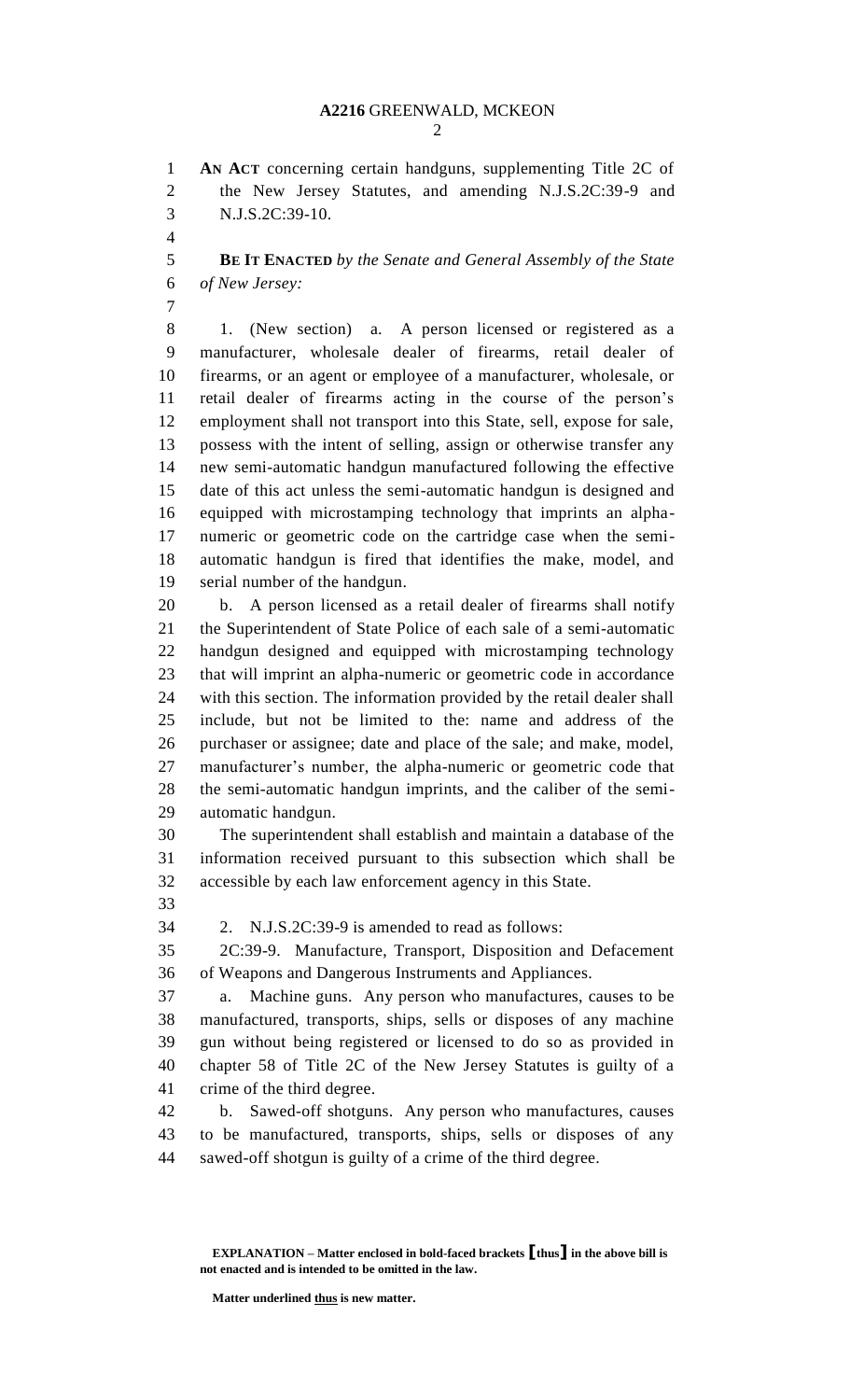c. Firearm silencers. Any person who manufactures, causes to be manufactured, transports, ships, sells or disposes of any firearm silencer is guilty of a crime of the fourth degree.

 d. Weapons. Any person who manufactures, causes to be manufactured, transports, ships, sells or disposes of any weapon, including gravity knives, switchblade knives, ballistic knives, daggers, dirks, stilettos, billies, blackjacks, metal knuckles, sandclubs, slingshots, cesti or similar leather bands studded with metal filings, or, except as otherwise provided in subsection i. of this section, in the case of firearms if he is not licensed or registered to do so as provided in chapter 58 of Title 2C of the New Jersey Statutes, is guilty of a crime of the fourth degree. Any person who manufactures, causes to be manufactured, transports, ships, sells or disposes of any weapon or other device which projects, releases or emits tear gas or other substances intended to produce temporary physical discomfort or permanent injury through being vaporized or otherwise dispensed in the air, which is intended to be used for any purpose other than for authorized military or law enforcement purposes by duly authorized military or law enforcement personnel or the device is for the purpose of personal self-defense, is pocket- sized and contains not more than three-quarters of an ounce of chemical substance not ordinarily capable of lethal use or of inflicting serious bodily injury, or other than to be used by any person permitted to possess such weapon or device under the provisions of subsection d. of N.J.S.2C:39-5, which is intended for use by financial and other business institutions as part of an integrated security system, placed at fixed locations, for the protection of money and property, by the duly authorized personnel of those institutions, is guilty of a crime of the fourth degree.

 e. Defaced firearms. (1) Any person who defaces any firearm is guilty of a crime of the third degree. Any person who knowingly buys, receives, disposes of or conceals a defaced firearm, except an antique firearm or an antique handgun, is guilty of a crime of the fourth degree.

 (2) Any person who knowingly defaces or removes the microstamping mechanism of a semi-automatic handgun required pursuant to section 1 of P.L. , c. (C. ) (pending before the Legislature as this bill) for the purpose of altering the appearance of its alpha-numeric or geometric code is guilty of a crime of the third degree. A person who purchases, buys, receives, disposes of, or conceals a semi-automatic handgun with the knowledge that the microstamping mechanism has been defaced or removed is guilty of a crime of the fourth degree

 For the purposes of this paragraph, defacing or removing a microstamping mechanism shall not include replacing the firing pin of a semi-automatic handgun when the pin is damaged or in need of 47 replacement for the safe use of the handgun or otherwise replacing 48 the firing pin for a legitimate sporting purpose.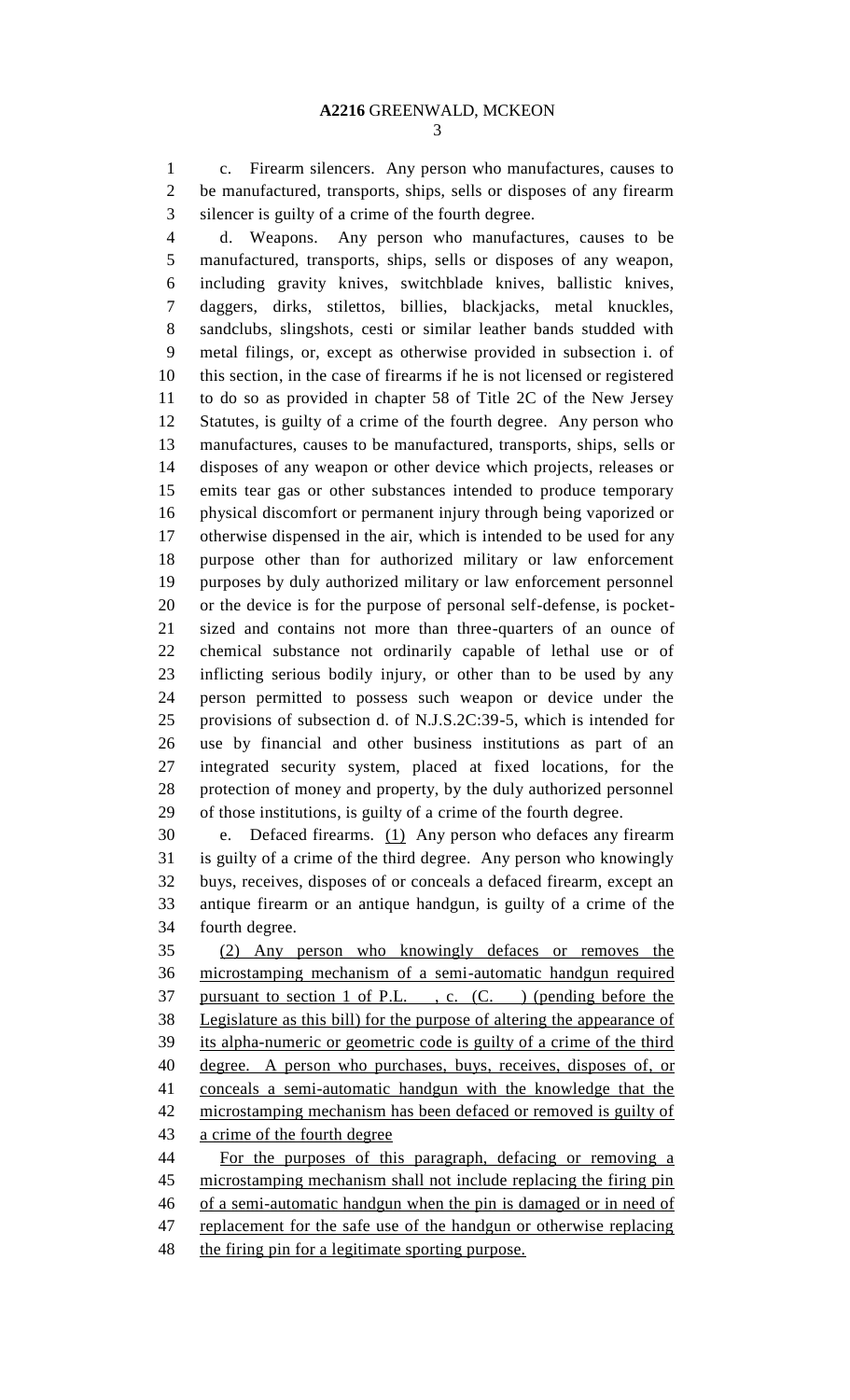f. (1) Any person who manufactures, causes to be manufactured, transports, ships, sell, or disposes of any armor piercing ammunition, as defined in subsection gg. of N.J.S.2C:39-1, which is intended to be used for any purpose other than for authorized military or law enforcement purposes by duly authorized military or law enforcement personnel, is guilty of a crime of the fourth degree.

 (2) Nothing in this subsection shall be construed to prevent a licensed collector of ammunition as defined in paragraph (2) of subsection f. of N.J.S.2C:39-3 from transporting the bullets defined in paragraph (1) of this subsection from (a) any licensed retail or wholesale firearms dealer's place of business to the collector's dwelling, premises, or other land owned or possessed by him, or (b) to or from the collector's dwelling, premises or other land owned or possessed by him to any gun show for the purposes of display, sale, trade, or transfer between collectors, or (c) to or from the collector's dwelling, premises or other land owned or possessed by him to any rifle or pistol club organized in accordance with the rules prescribed by the National Board for the Promotion of Rifle Practice; provided that the club has filed a copy of its charter with the superintendent of the State Police and annually submits a list of its members to the superintendent, and provided further that the ammunition being transported shall be carried not loaded in any firearm and contained in a closed and fastened case, gun box, or locked in the trunk of the automobile in which it is being transported, and the course of travel shall include only such deviations as are reasonably necessary under the circumstances.

 g. Assault firearms. Any person who manufactures, causes to be manufactured, transports, ships, sells or disposes of an assault firearm without being registered or licensed to do so pursuant to N.J.S.2C:58-1 et seq. is guilty of a crime of the third degree.

 h. Large capacity ammunition magazines. Any person who manufactures, causes to be manufactured, transports, ships, sells or disposes of a large capacity ammunition magazine which is intended to be used for any purpose other than for authorized military or law enforcement purposes by duly authorized military or law enforcement personnel is guilty of a crime of the fourth degree.

 i. Transporting firearms into this State for an unlawful sale or transfer. Any person who knowingly transports, ships or otherwise brings into this State any firearm for the purpose of unlawfully selling, transferring, giving, assigning or otherwise disposing of that firearm to another individual is guilty of a crime of the second degree. Any motor vehicle used by a person to transport, ship, or otherwise bring a firearm into this State for unlawful sale or transfer shall be subject to forfeiture in accordance with the provisions of N.J.S.2C:64-1 et seq.; provided however, this forfeiture provision shall not apply to innocent owners, nor shall it affect the rights of a holder of a valid lien.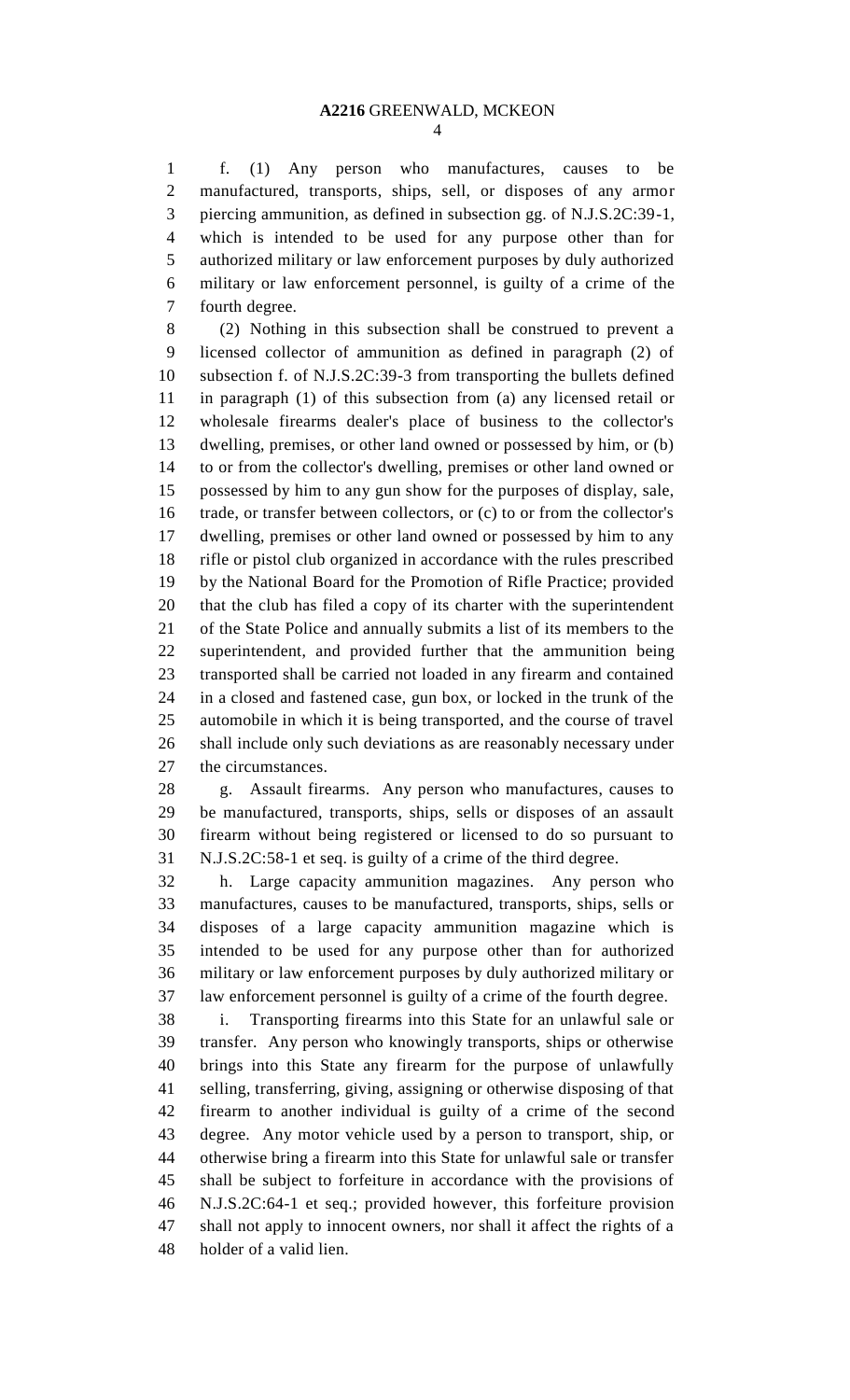The temporary transfer of a firearm shall not constitute a violation of this subsection if that firearm is transferred:

 (1) while hunting or target shooting in accordance with the provisions of section 1 of P.L.1992, c.74 (C.2C:58-3.1);

 (2) for shooting competitions sponsored by a licensed dealer, law enforcement agency, legally recognized military organization, or a rifle or pistol club which has filed a copy of its charter with the superintendent in accordance with the provisions of section 1 of P.L.1992, c.74 (C.2C:58-3.1); or

 (3) for participation in a training course conducted by a certified instructor in accordance with the provisions of section 1 of P.L.1997, c.375 (C.2C:58-3.2).

 The transfer of any firearm that uses air or carbon dioxide to expel a projectile; or the transfer of an antique firearm shall not constitute a violation of this subsection.

16 i. Any person who manufactures, causes to be manufactured, transports, ships, sells, or disposes of a bump stock as defined in subsection ee. of N.J.S.2C:39-1 or a trigger crank as defined in subsection ff. of N.J.S.2C:39-1 is guilty of a crime of the third degree.

 k. Purchasing firearm parts to manufacture a firearm without a serial number. In addition to any other criminal penalties provided under law, a person who, with the purpose to manufacture or otherwise assemble a firearm and without being registered or licensed do so as provided in chapter 58 of Title 2C of the New Jersey Statutes, purchases or otherwise obtains separately or as part of a kit a firearm frame or firearm receiver which is not imprinted with a serial number registered with a federally licensed manufacturer or any combination of parts from which a firearm without a serial number may be readily manufactured or otherwise assembled, but which does not have the capacity to function as a firearm unless manufactured or otherwise assembled is guilty of a crime of the third degree. Notwithstanding the provisions of N.J.S.2C:1-8 or any other law, a conviction under this subsection shall not merge with a conviction for any other criminal offense and the court shall impose separate sentences upon a violation of this subsection and any other criminal offense.

 As used in this subsection, "firearm frame or firearm receiver" means the part of a firearm that provides housing for the firearm's internal components, such as the hammer, bolt or breechblock, action, and firing mechanism, and includes without limitation any object or part which is not a firearm frame or receiver in finished form but is designed or intended to be used for that purpose and which may readily be made into a firearm frame or receiver through milling or other means.

 l. Manufacturing or facilitating the manufacture of a firearm using a three-dimensional printer. In addition to any other criminal penalties provided under law it is a third degree crime for: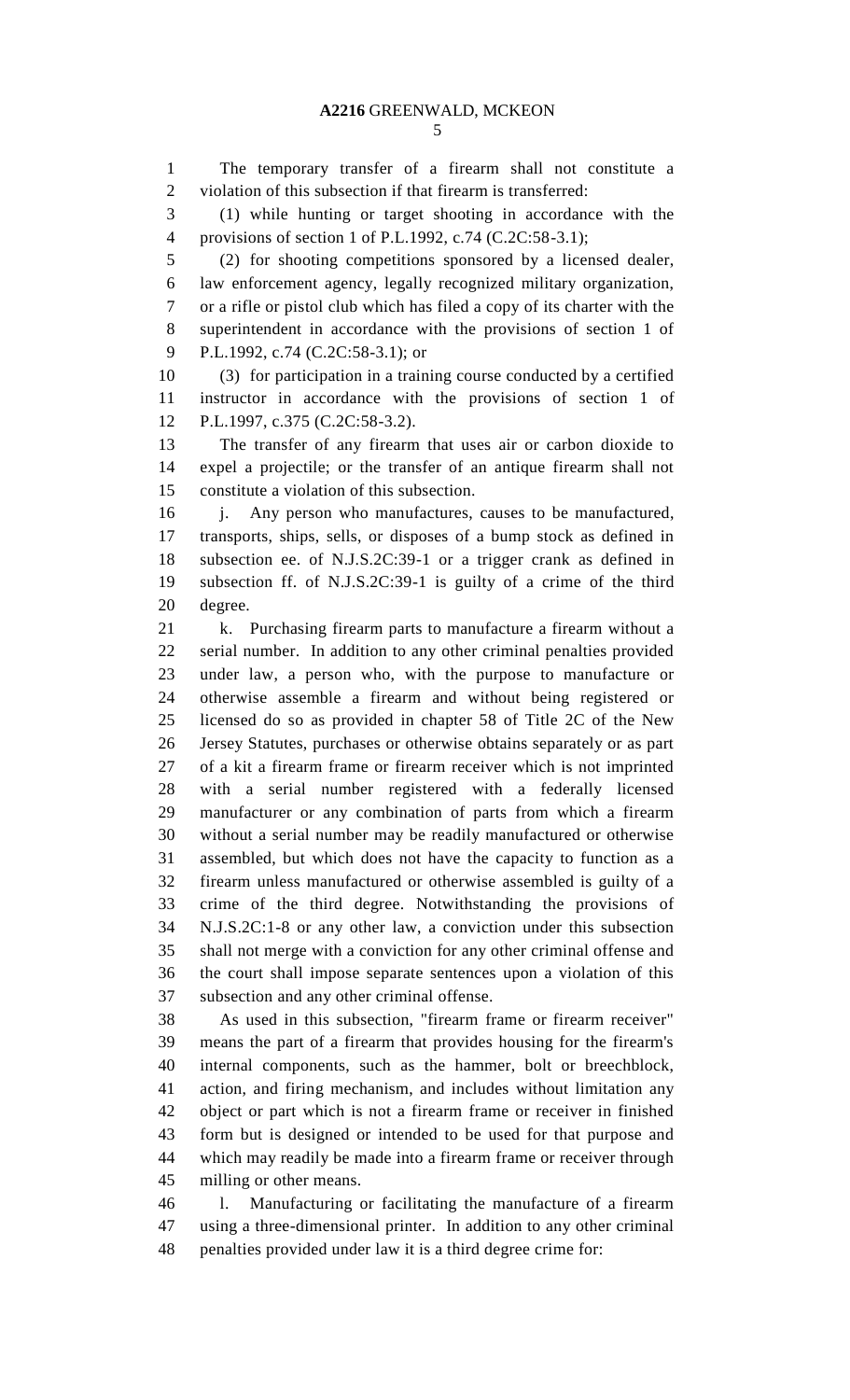(1) a person who is not registered or licensed to do so as a manufacturer as provided in chapter 58 of Title 2C of the New Jersey Statutes, to use a three-dimensional printer or similar device to manufacture or produce a firearm, firearm receiver, magazine, or firearm component; or

 (2) a person to distribute by any means, including the Internet, to a person in New Jersey who is not registered or licensed as a manufacturer as provided in chapter 58 of Title 2C of the New Jersey Statutes, digital instructions in the form of computer-aided design files or other code or instructions stored and displayed in electronic format as a digital model that may be used to program a three-dimensional printer to manufacture or produce a firearm, firearm receiver, magazine, or firearm component.

 As used in this subsection: "three-dimensional printer" means a computer or computer-driven machine or device capable of producing a three-dimensional object from a digital model; and "distribute" means to sell, or to manufacture, give, provide, lend, trade, mail, deliver, publish, circulate, disseminate, present, exhibit, display, share, advertise, offer, or make available via the Internet or by any other means, whether for pecuniary gain or not, and includes an agreement or attempt to distribute.

 m. Covert or undetectable firearms. Any person who manufactures, causes to be manufactured, transports, ships, sells or disposes of any covert firearm as defined in subsection hh. of N.J.S.2C:39-1 or any undetectable firearm as defined in subsection ii. of N.J.S.2C:39-1 is guilty of a crime of the third degree.

 n. Transporting a manufactured firearm without a serial number. In addition to any other criminal penalties provided under law, a person who transports, ships, sells, or disposes of a firearm manufactured or otherwise assembled using a firearm frame or firearm receiver as defined in subsection k. of this section which is not imprinted with a serial number registered with a federally licensed manufacturer, including but not limited to a firearm manufactured or otherwise assembled from parts purchased or otherwise obtained in violation of subsection k. of this section, is guilty of a crime of the third degree.

- (cf: P.L.2019, c.165, s.3)
- 

3. N.J.S.2C:39-10 is amended to read as follows:

 2C:39-10 a. (1) Except as otherwise provided in paragraph (2) and paragraph (4) of this subsection, any person who knowingly violates the regulatory provisions relating to manufacturing or wholesaling of firearms pursuant to N.J.S.2C:58-1, retailing of 44 firearms pursuant to N.J.S.2C:58-2 and section 1 of P.L. , c. (C. ) (pending before the Legislature as this bill), permits to purchase certain firearms pursuant to N.J.S.2C:58-3, permits to carry certain firearms pursuant to N.J.S.2C:58-4, licenses to procure machine guns or assault firearms pursuant to N.J.S.2C:58-5, or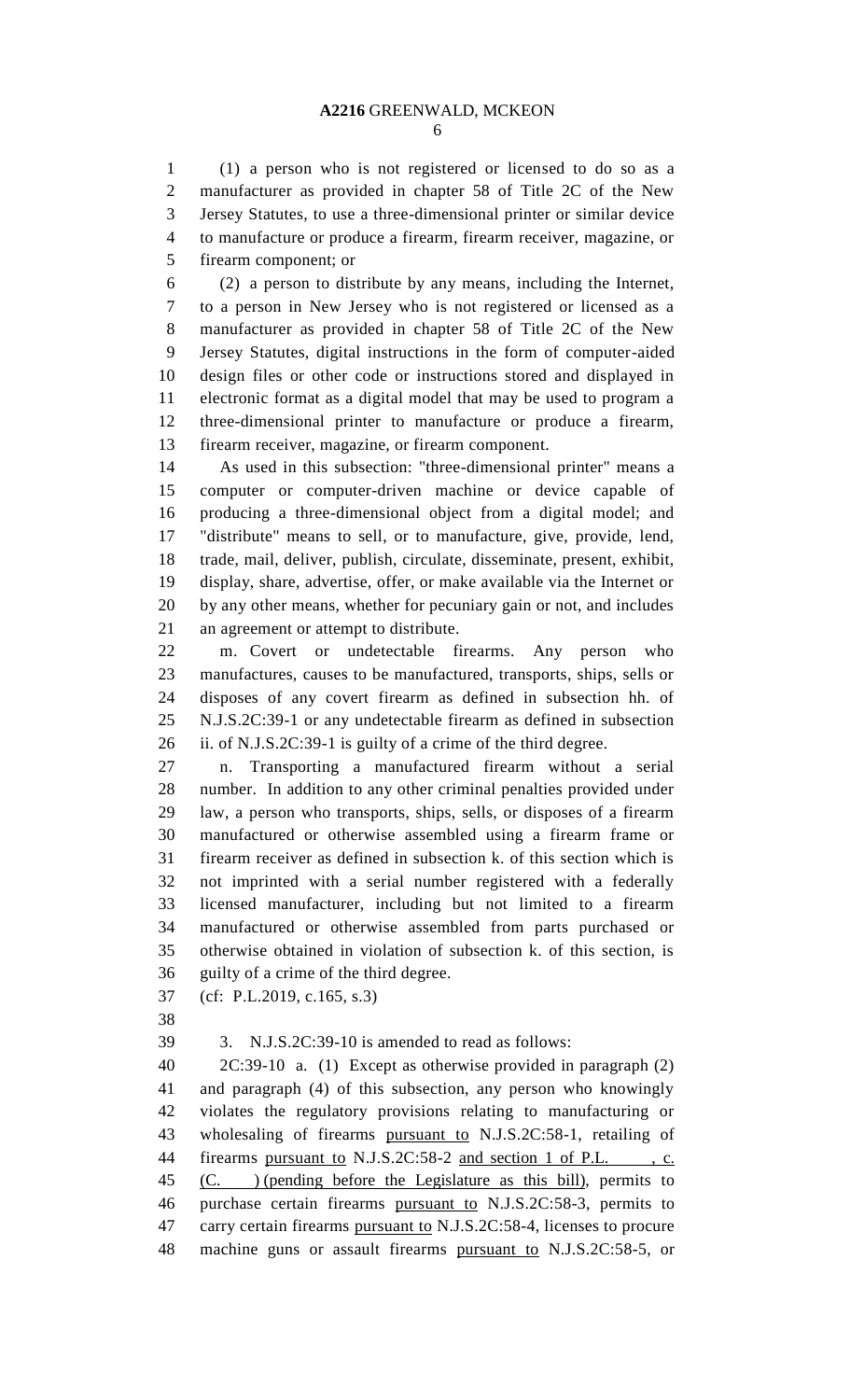incendiary or tracer ammunition pursuant to N.J.S.2C:58-10, except acts which are punishable under **[**section**]** N.J.S.2C:58-5 or **[**section**]** N.J.S.2C:58-2, is guilty of a crime of the fourth degree.

 (2) A licensed dealer who knowingly violates the provisions of subparagraph (d) of paragraph (5) of subsection a. of N.J.S.2C:58-2 is a disorderly person.

 (3) If, upon review, a law enforcement agency determines that a licensed dealer has sold, transferred, assigned, or otherwise disposed of an inordinate number of firearms and that licensed dealer knew, or should have known, that the firearms would be used in the commission of a crime or would be transferred to a person in order for the firearms to be used for an unlawful purpose, that dealer's license shall, after a hearing, be permanently revoked.

 (4) A licensed dealer who sells or transfers a firearm to a person knowing that person intends to sell, transfer, assign, or otherwise dispose of that firearm to a person who is disqualified from possessing a firearm under State or federal law is guilty of a crime of the second degree. Notwithstanding any other provisions of law to the contrary, the sentence imposed for a conviction under this subsection shall include a mandatory minimum term of imprisonment of 18 months, during which the defendant shall be ineligible for parole; provided however, if the firearm was used in the commission of a crime, the sentence imposed under this subsection shall include a mandatory minimum term of imprisonment of three years, during which the defendant shall be ineligible for parole. Further, a person convicted under this subsection shall be permanently disqualified from holding a retail license under N.J.S.2C:58-2.

 (5) A person who is disqualified from possessing a firearm under State or federal law who knowingly solicits, persuades, encourages, or entices a licensed dealer or other person to sell, give, transfer, or assign a firearm to the disqualified person under circumstances which the disqualified person knows would violate State or federal law is guilty of a crime of the third degree. Notwithstanding the provisions of N.J.S.2C:1-8 or any other law, a conviction under this subsection shall not merge with a conviction for any other criminal offense and the court shall impose separate sentences upon a violation of this subsection and any other criminal offense.

 b. Any person who knowingly violates the regulatory provisions relating to notifying the authorities of possessing certain items of explosives pursuant to N.J.S.2C:58-7, or of certain wounds pursuant to N.J.S.2C:58-8 is a disorderly person.

 c. Any person who gives or causes to be given any false information, or signs a fictitious name or address, in applying for a firearms purchaser identification card, a permit to purchase a handgun, a permit to carry a handgun, a permit to possess a machine gun, a permit to possess an assault firearm, or in completing the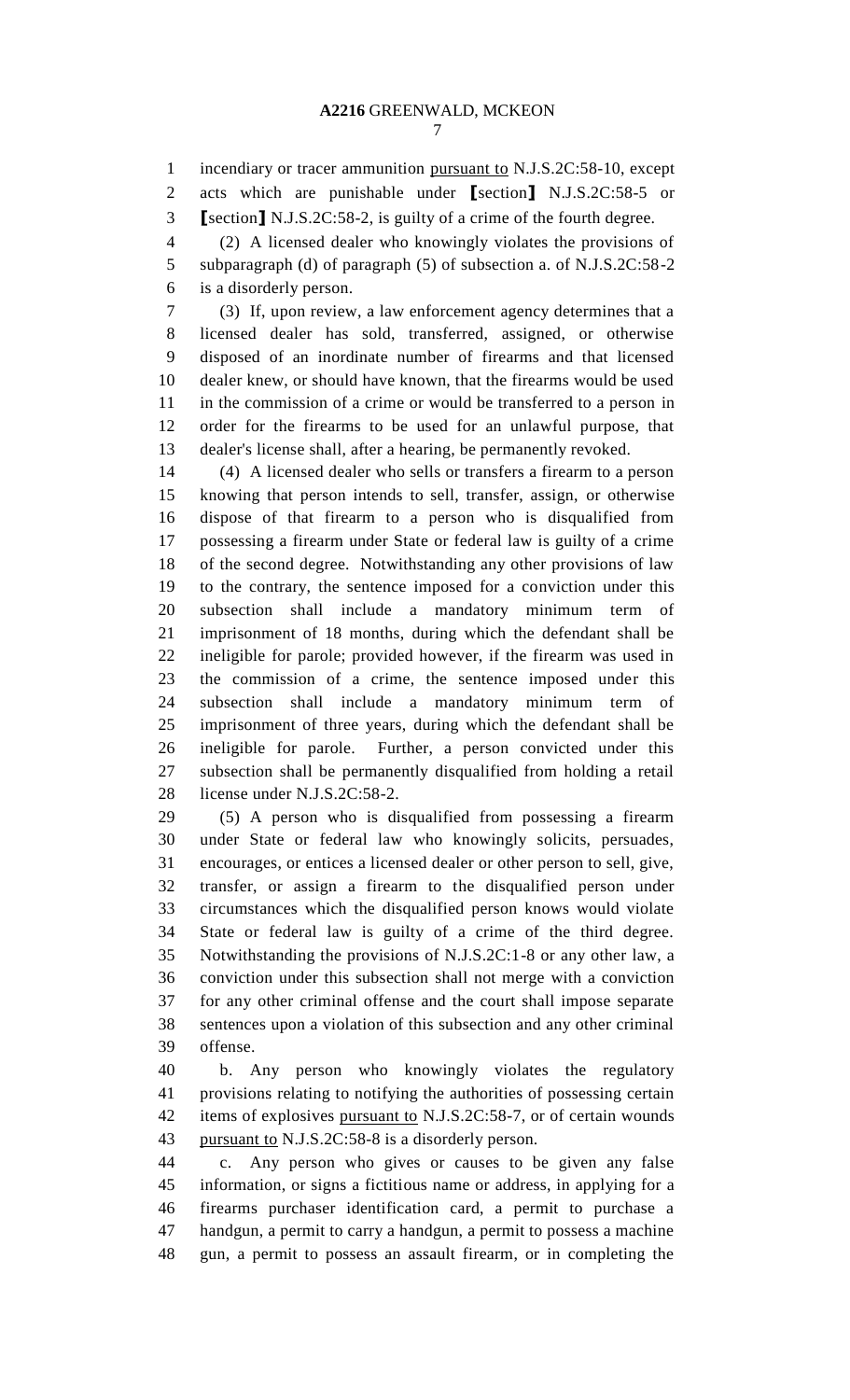certificate or any other instrument required by law in purchasing or otherwise acquiring delivery of any rifle, shotgun, handgun, machine gun, or assault firearm or any other firearm, is guilty of a crime of the third degree.

 d. Any person who gives or causes to be given any false information in registering an assault firearm pursuant to section 11 of P.L.1990, c.32 (C.2C:58-12) or in certifying that an assault firearm was rendered inoperable pursuant to section 12 of P.L.1990, c.32 (C.2C:58-13) commits a crime of the fourth degree.

 e. Any person who knowingly sells, gives, transfers, assigns or otherwise disposes of a firearm to a person who is under the age of 18 years, except as permitted in section 14 of P.L.1979, c.179 (C.2C:58-6.1), is guilty of a crime of the second degree. Notwithstanding any other provision of law to the contrary, the sentence imposed for a conviction under this subsection shall include a mandatory minimum five-year term of imprisonment, during which the defendant shall be ineligible for parole.

 f. Unless the recipient is authorized to possess the handgun in connection with the performance of official duties under the provisions of N.J.S.2C:39-6, any person who knowingly sells, gives, transfers, assigns or otherwise disposes of a handgun to a person who is under the age of 21 years, except as permitted in section 14 of P.L.1979, c.179 (C.2C:58-6.1), is guilty of a crime of the third degree.

 g. Any person who knowingly gives or causes to be given any false information or knowingly engages in any other fraudulent conduct in applying for an exemption to purchase more than one handgun in a 30-day period in violation of the provisions of section 4 of P.L.2009, c.186 (C.2C:58-3.4) shall be guilty of a crime of the third degree. The presumption of nonimprisonment set forth in N.J.S.2C:44-1 shall not apply to persons convicted under the provisions of this subsection.

(cf: P.L.2019, c.166, s.1)

 4. This act shall take effect on the first day of the 25th month following enactment, but the superintendent may take any anticipatory administrative action in advance thereof as shall be necessary for the implementation of this act.

- 
- 

#### STATEMENT

 This bill requires all newly manufactured semi-automatic handguns sold in this State by licensed retail firearms dealers to be micro-stamped.

 Micro-stamping is a laser technology that can engrave or etch microscopic identifying characters or letters on small objects. These characters or letters would be engraved onto the internal working parts